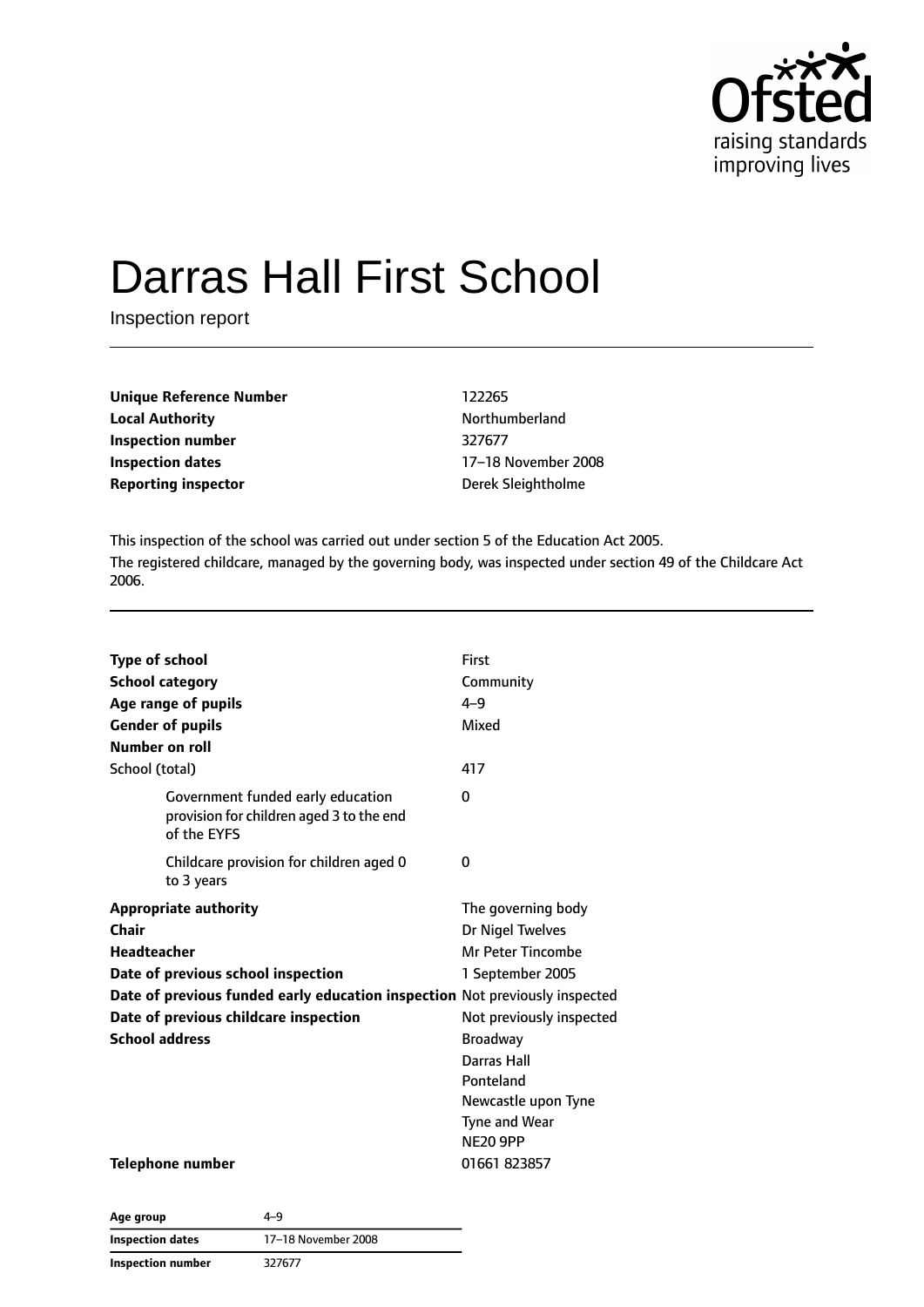**Fax number** 01661 860447

| Age group         | 4–9                 |
|-------------------|---------------------|
| Inspection dates  | 17-18 November 2008 |
| Inspection number | 327677              |

 $\overline{\phantom{a}}$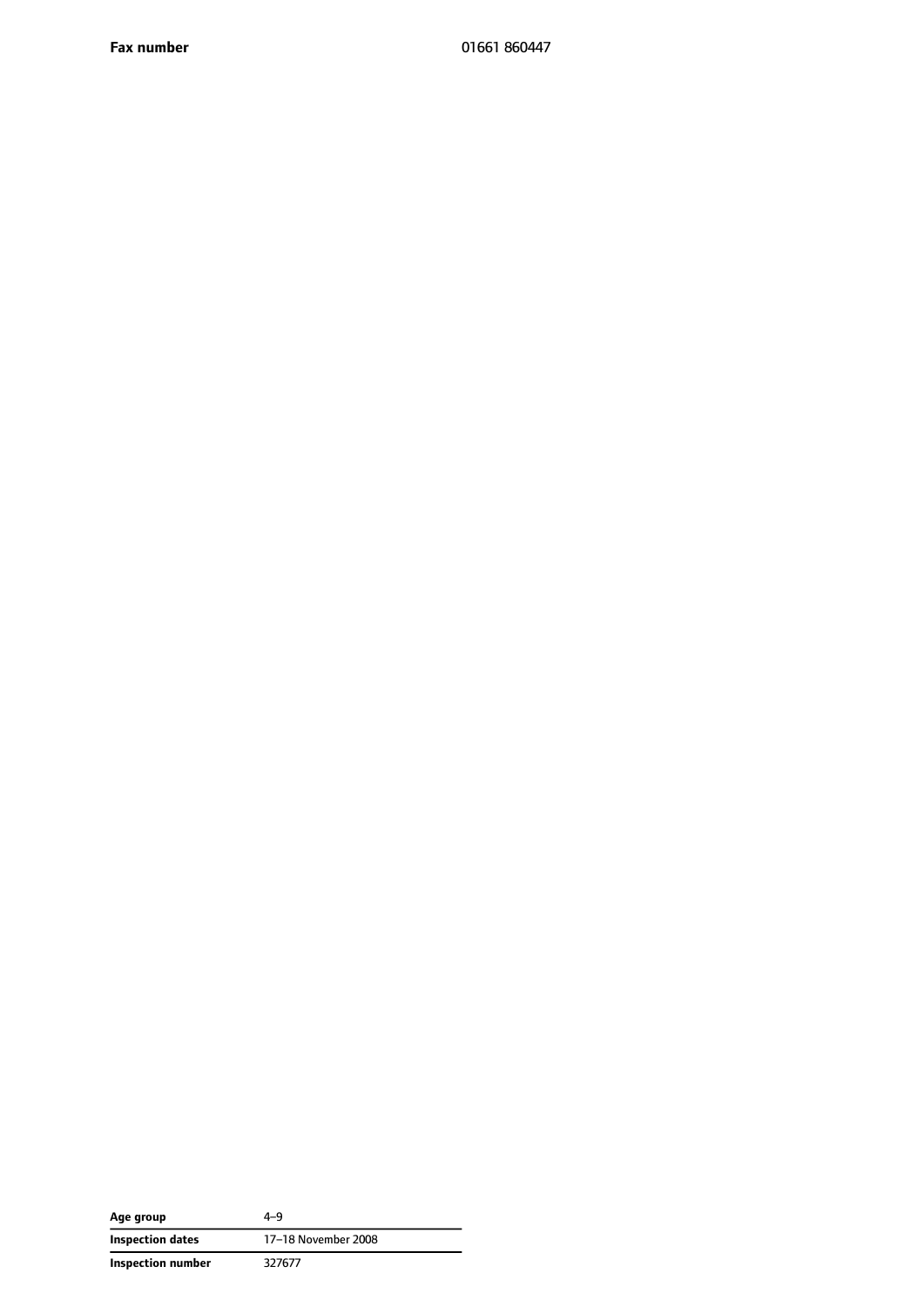.

<sup>©</sup> Crown copyright 2008

Website: www.ofsted.gov.uk

This document may be reproduced in whole or in part for non-commercial educational purposes, provided that the information quoted is reproduced without adaptation and the source and date of publication are stated.

Further copies of this report are obtainable from the school. Under the Education Act 2005, the school must provide a copy of this report free of charge to certain categories of people. A charge not exceeding the full cost of reproduction may be made for any other copies supplied.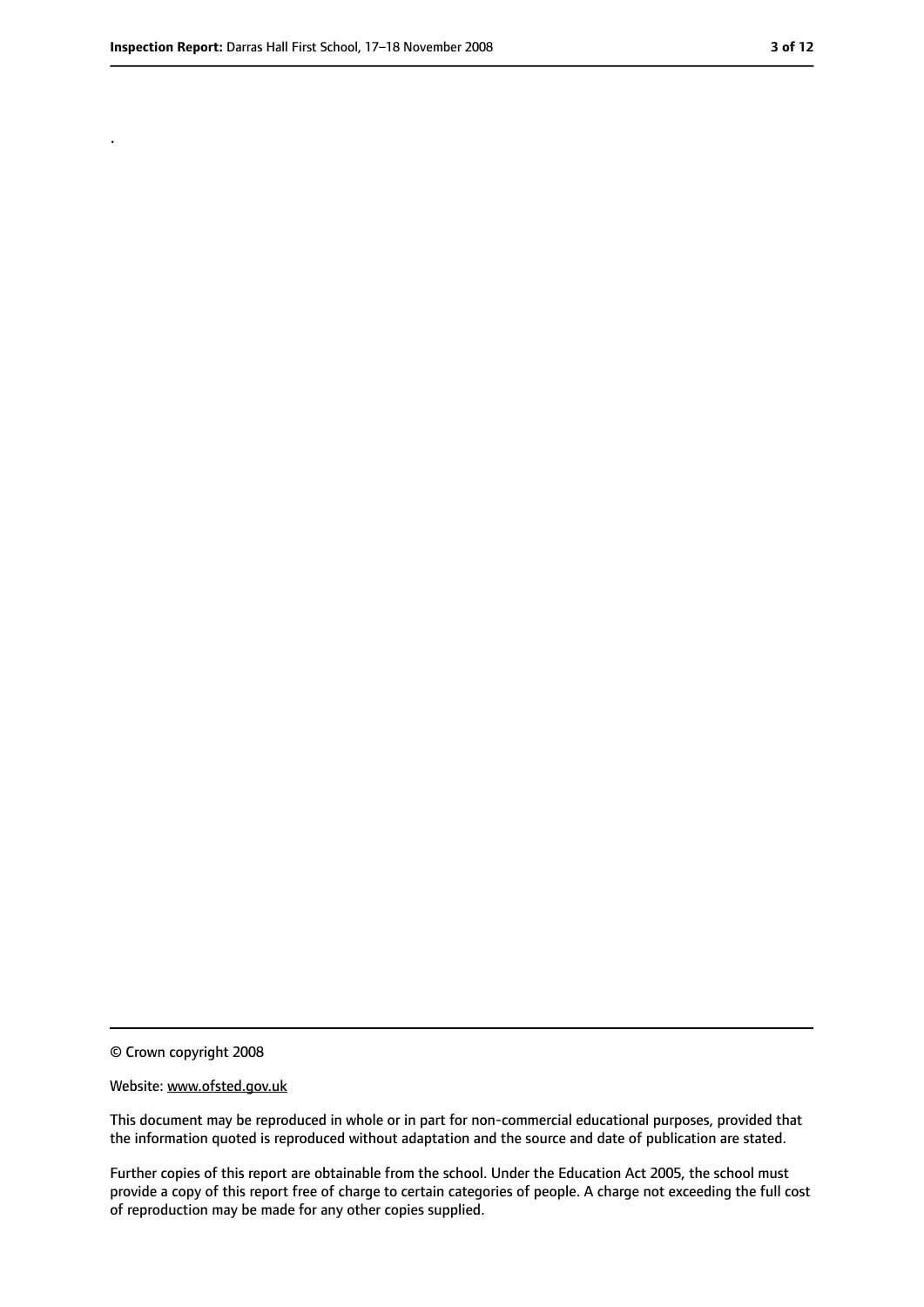# **Introduction**

The inspection was carried out by three Additional Inspectors.

#### **Description of the school**

This is a large first school. Most pupils are from White British backgrounds. The number at an early stage of acquiring English as an additional language is very low. The percentage of pupils eligible for free school meals is well below average; so too is the number with learning difficulties and/or disabilities. The Early Years Foundation Stage (EYFS) provision includes a Community Powers funded nursery managed by the governors and three Reception Classes.

#### **Key for inspection grades**

| Grade 1 | Outstanding  |
|---------|--------------|
| Grade 2 | Good         |
| Grade 3 | Satisfactory |
| Grade 4 | Inadequate   |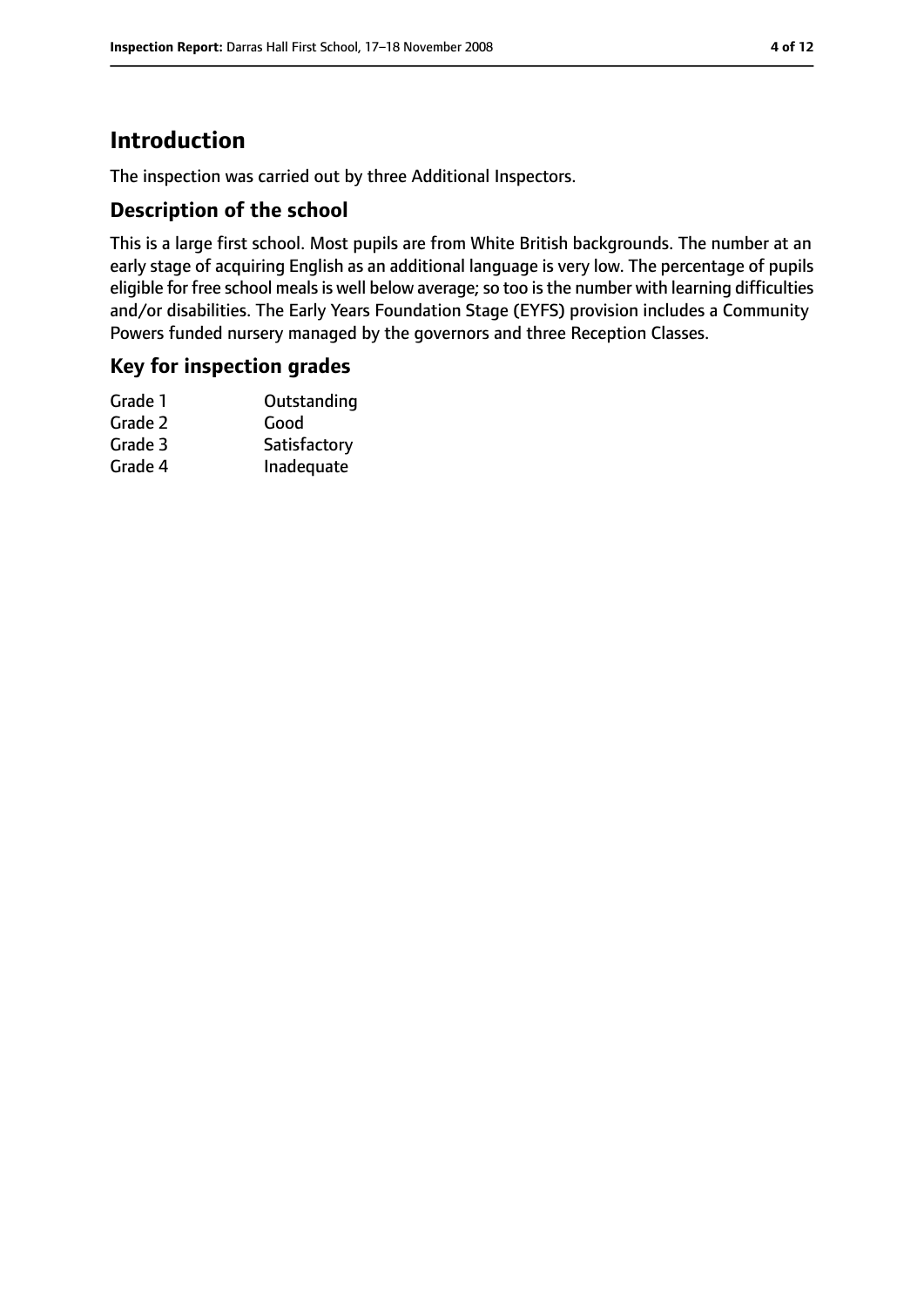# **Overall effectiveness of the school**

#### **Grade: 1**

Thisis an outstanding school. 'I am delighted with all aspects of the school', is a written comment that typifies most parents' high regard for the school. The headteacher works resolutely with senior leaders and governors to set clear priorities for the school's development. Together they are particularly successful at delivering the school's aims that include promoting 'high expectations based on each individual child's ability to achieve'.

Achievement is outstanding. The school has an exceptional five-year record of very high pupil performance in assessments at the end of Years 2 and 4. Current standards in Year 2 and Year 4 continue to be significantly high. The large majority of pupils make outstanding progress. Those with learning difficulties and/or disabilities are working at broadly average standards because they benefit from skilled support provided by teaching assistants.

Pupils' personal development and well-being and their spiritual, moral, social and cultural development are outstanding. A particular strength is that pupils understand spirituality as an integral part of their learning. One reflected intelligently, 'you can express yourself through painting.' Pupils say they feel safe, reflecting the good care, support and guidance they receive. They know why it is important to be fit and healthy. Through their efforts, the school has secured accreditation as a Healthy School and been awarded the Activemark. Pupils love coming to school and their attendance is above average. Behaviour is hard to fault. Pupils hold mature conversations with their teachers and visitors who they welcome into school courteously. Pupils enthusiastically accept responsibilities such as school councillors, monitors or buddies. Pupils' rapid progress in acquiring basic skills ensures they are prepared very well to cope with the future.

Teaching and learning are outstanding. The carefully planned activities that challenge pupils so successfully stem from a deep understanding of how children learn. Lessons are delivered confidently with pace and rigour. Teaching and learning successfully meet the needs of highly motivated pupils. First hand learning opportunities, such as science investigations and themed weeks, often involving specialists, contribute to the overall excellent curriculum. Pupils from White British backgrounds learn directly about different cultures, celebrations and festivals from the pupils who are from minority ethnic backgrounds who are keen to share their knowledge and experiences. Overall, pupils make speedy gains across subjects. Pupils' enthusiasm for school is also reflected in the high take up of an appealing range of extra-curricular activities.

Leadership, management and governance are outstanding. School leaders are fully committed to maintaining very high standards of academic and personal development. Exemplary monitoring is a strong feature of the school's quality assurance procedures. Governors debate issues diligently and contribute to accurate self-evaluation. The school priorities are relevant and realistic. The school provides outstanding value for money.

#### **Effectiveness of the Early Years Foundation Stage**

#### **Grade: 2**

Provision in the EYFS is good. It includes some outstanding features. Children enter the Nursery with skills and abilities that are above those typically found. Children progress well and they make rapid gains in personal and social skills, communication, language, numeracy and calculation. By the end of Reception, most children have met the early learning goals and more than half of them exceed these goals. This is because teaching is at least good and regularly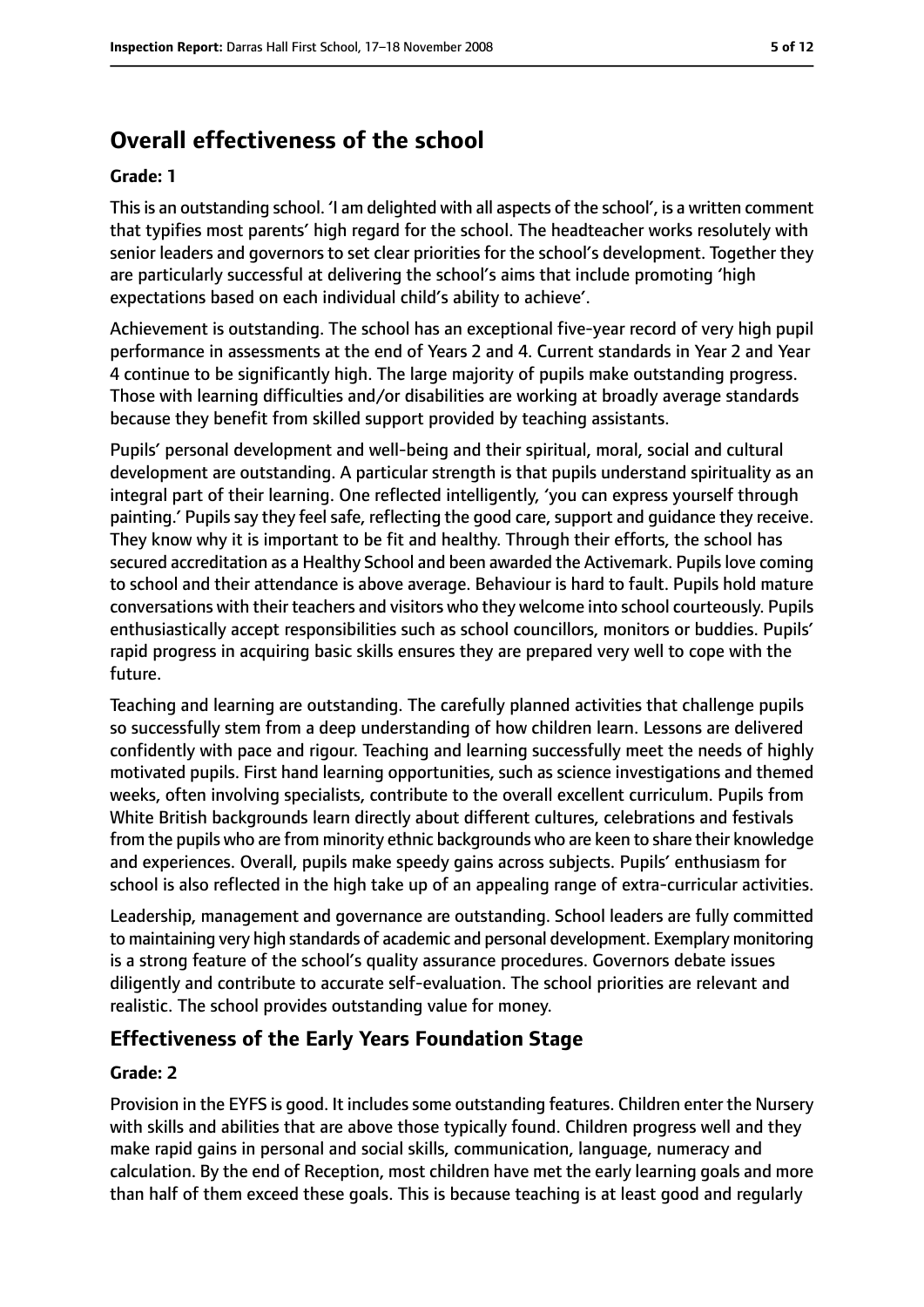includes outstanding practice. Very effective planning ensures children in each Reception class access similar, engaging learning experiences.

Children make excellent progress personally. They behave very well, respond to instructions readily, enjoy healthy, physical activities and play together enthusiastically. If they need help they confidently approach an adult. Progress is often rapid because indoor activities are very stimulating. Nursery children quickly joined in when learning a new song and loved adding actions. Reception children eagerly made plans for a wedding in engaging activities that promoted their personal, social, language and number skills. Although the outside areas are used regularly and children make clear gains, especially during adult-led activities, there is a lack of resources to trigger children's interest and enquiry. The EYFS practitioners have already identified this area for improvement.

Care is good. Staff, who know children well, operate efficient systems for daily routines. Assessment practices are developing well with a range of methods used to record information about progress. Leadership is good. It provides a strong sense of direction and promotes effective teamwork.

#### **What the school should do to improve further**

■ Increase resources to stimulate exploration, investigation and independence in the outdoor areas of the EYFS.

# **Achievement and standards**

#### **Grade: 1**

Achievement is outstanding. Progress from Year 1 to Year 4 is outstanding. Current standards in Year 2 are exceptionally high in reading, writing and mathematics. Current standards in Year 4 in English, mathematics and science are significantly higher than the level expected for pupils at this age. Pupils with learning difficulties and/or disabilities make outstanding progress. In the 2008 assessments at the end of Year 2, results were significantly high in reading, writing and mathematics. The results of 2008, Year 4, school assessments in English, mathematics and science were significantly above what would be expected for pupils at this age. The trend of significantly high standards in all core subjects continues to be maintained.

The outstanding achievement and excellent results stem from school leaders setting very challenging targets, consistently high quality teaching and ensuring highly motivated pupils have opportunities to extend their learning independently.

# **Personal development and well-being**

#### **Grade: 1**

Pupils know the importance of keeping healthy and a high proportion of them take up energetic extra-curricular activities. They welcome opportunities to grow tomatoes; reflecting their understanding of the importance of 'a balanced diet and eating healthy food'. Pupils feel safe. If pupils are troubled they know they can access support promptly. Playground buddies assume responsibilities conscientiously. Behaviour throughout the school is outstanding.

Pupils really enjoy their learning and take part in school activities enthusiastically. In literacy, pupils were wholly engaged in an interactive game, positively encouraging their peers, cheering them on and thoroughly involved in the competitive aspect. Pupils have a sensitive appreciation of distant places and other cultures. Many are thrilled to learn French. Extremely articulate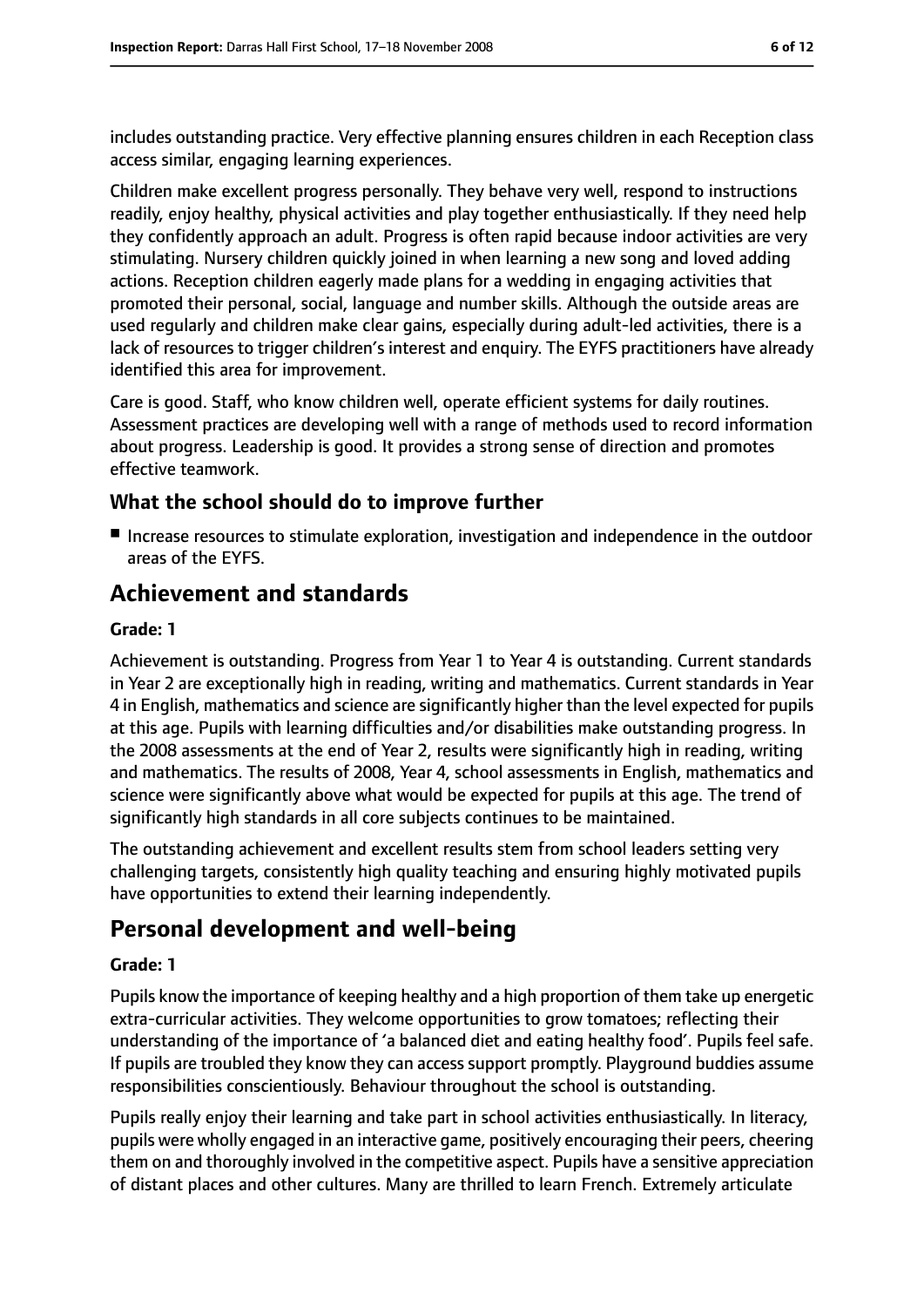school councillors are full of ideas for improving their school community. One good outcome is their management of a daily fruit tuck shop they established. Pupils have outstanding literacy, numerical and technical skills, which they apply across subjects. They work collaboratively in teams and listen to each other's opinions before reaching mature decisions. All these factors prepare them extremely well for life ahead.

# **Quality of provision**

#### **Teaching and learning**

#### **Grade: 1**

Teaching and learning are outstanding. Thisis because teachers have an excellent understanding of exactly how children learn. The focus on learning is pivotal to developing pupils' acquisition of skills alongside knowledge and understanding. Exemplary teaching results in pupils making very rapid progress, producing consistently high quality work, and gaining confidence in understanding how they learn. This exceptional drive for improved learning begins with work that is appropriately targeted to meet individual pupils' needs.

Expectations are high from the outset. Assessment information is used wisely to set very challenging targets. Teaching helps the pupils achieve these by planning brisk, lively lessons that enthuse all pupils. Engaging methods, including interactive learning, inspire and motivate pupils to take a responsibility for their own improvement. By Year 4, they become independent researchers and critical self-evaluators. Following a visit to Beamish museum, pupils used their exceptional research skills to retrieve and select appropriate information from a range of websites. The outcome was work of the highest quality. This learning is reinforced and consolidated by high quality homework.

#### **Curriculum and other activities**

#### **Grade: 1**

The curriculum is outstanding. It spans subject boundaries to provide a holistic approach. This enables pupils to make appropriate links between subjects. Pupils particularly enjoy themed weeks. They spoke enthusiastically about the recent French week where they became important artists and managed an art gallery selling their works of art. Excellent curriculum plans, constantly re-evaluated, are central to providing a broad and balanced curriculum. More than half the pupils take part in the excellent range of after school clubs. They say they are particularly fond of singing, drama and art.

No opportunity is missed to extend understanding. Pupils' knowledge of places and cultures gained by regularly travelling abroad are used to extend learning effectively in the humanities. An exemplary feature is that pupils from minority ethnic backgrounds, keen to share their personal experiences and traditions with others, add significant value to class discussions. Curriculum partnerships are excellent. Visiting professionals enrich the programme. For example, excellent links with the local high school support the teaching of French for all pupils.

#### **Care, guidance and support**

#### **Grade: 2**

The care, guidance and support currently provided by the school are good. Well established routines ensure pupils' health and safety. Child protection procedures, safeguarding and risk assessments meet requirements. Good links with external agencies ensure the needs of pupils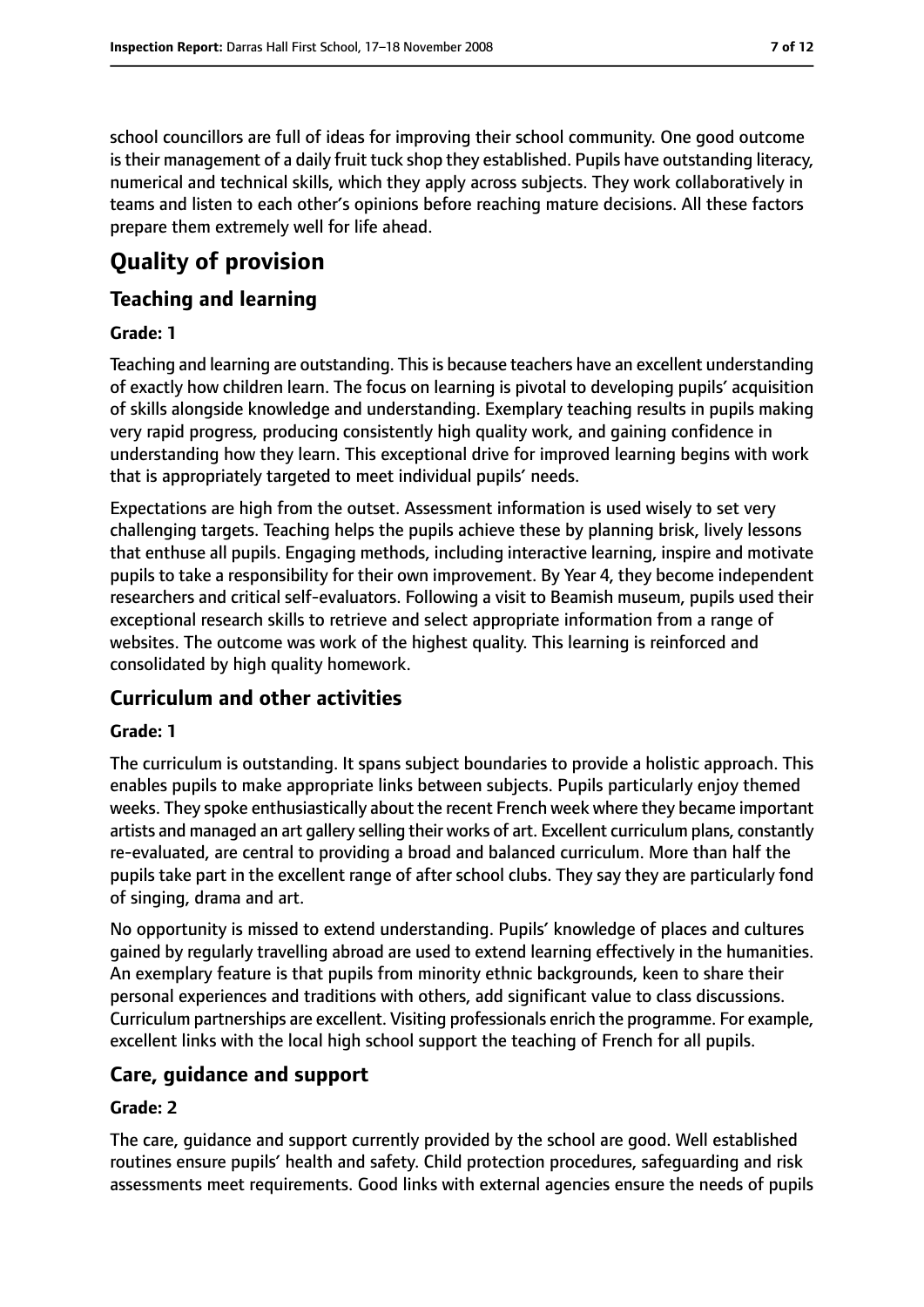are met. Parents are fulsome in their praise for a school in which they say 'the standard of pastoral care is consistently high'. Pupils with learning difficulties and/or disabilities benefit from the support provided by skilled teaching assistants and special learning programmes; this helps them to achieve particularly well.

The school has very effective systems for following and recording pupils' progress. As a result, teachers are well placed to plan lessons that build on previous learning and to inform pupils what to do next. Most pupils receive high quality academic quidance which is linked to children's targets and really helps them to move on, but the quality of feedback does vary from class to class.

### **Leadership and management**

#### **Grade: 1**

Leadership, management and governance are outstanding. The headteacher provides determined and focused leadership and leads a committed team of very effective managers. Important outcomes of this leadership are that pupils' performance in annual assessments over time has been exceptionally high and that teaching, learning and the curriculum have improved.

Monitoring has improved and is now rigorous. Leaders, including governors, follow a thorough, structured, timetabled programme of lesson observations, work scrutiny and data analysis. Consequently, the self-evaluation of the school is compiled from reliable evidence and it is a mostly accurate picture of the school. Governors provide very good support. Their contribution to debate is strengthened because they receive an excellent briefing on pupils' performance. They confidently raise issues with school leaders and hold the school to account very effectively.

This is an inclusive school. Leaders' actions have helped to ensure that pupils of all starting points and backgrounds reach levels of attainment that exceed their respective group nationally. Leaders have promoted cohesion well by encouraging pupils from different cultural backgrounds to share their traditions and practices with others. Leaders set challenging targets on the expectation that these highly motivated pupils can progress at twice the rate normally expected. The school has made very good progress since the previous inspection and has excellent capacity for further improvement.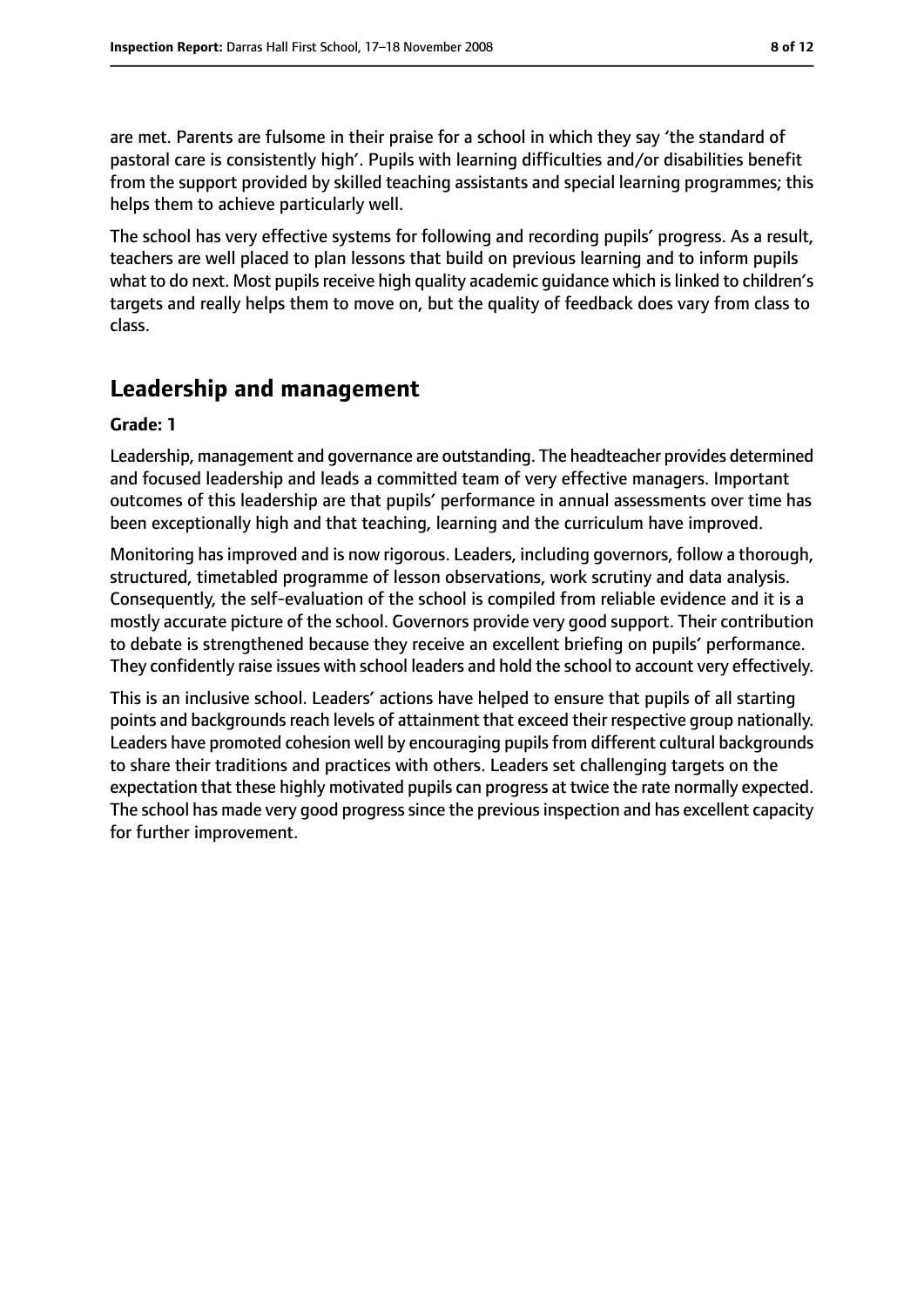**Any complaints about the inspection or the report should be made following the procedures set out in the guidance 'Complaints about school inspection', which is available from Ofsted's website: www.ofsted.gov.uk.**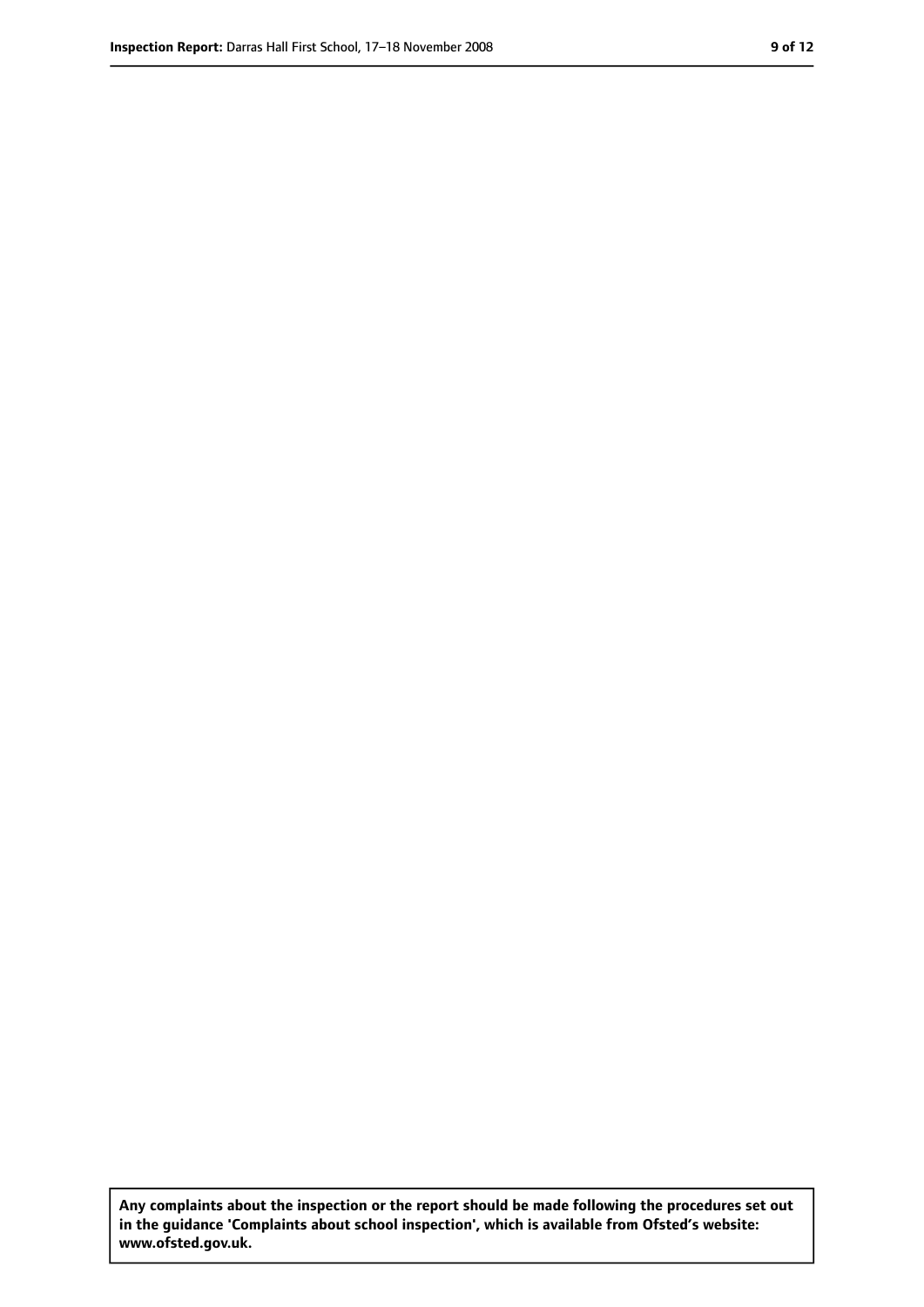# **Inspection judgements**

| Key to judgements: grade 1 is outstanding, grade 2 good, grade 3 satisfactory, and | School  |
|------------------------------------------------------------------------------------|---------|
| arade 4 inadequate                                                                 | Overall |

#### **Overall effectiveness**

| How effective, efficient and inclusive is the provision of<br>education, integrated care and any extended services in meeting the<br>needs of learners? |     |
|---------------------------------------------------------------------------------------------------------------------------------------------------------|-----|
| Effective steps have been taken to promote improvement since the last<br>inspection                                                                     | Yes |
| How well does the school work in partnership with others to promote learners'<br>well being?                                                            |     |
| The capacity to make any necessary improvements                                                                                                         |     |

### **Effectiveness of the Early Years Foundation Stage**

| How effective is the provision in meeting the needs of children in the<br><b>EYFS?</b>       |  |
|----------------------------------------------------------------------------------------------|--|
| How well do children in the EYFS achieve?                                                    |  |
| How good are the overall personal development and well-being of the children<br>in the EYFS? |  |
| How effectively are children in the EYFS helped to learn and develop?                        |  |
| How effectively is the welfare of children in the EYFS promoted?                             |  |
| How effectively is provision in the EYFS led and managed?                                    |  |

#### **Achievement and standards**

| How well do learners achieve?                                                               |  |
|---------------------------------------------------------------------------------------------|--|
| $\vert$ The standards <sup>1</sup> reached by learners                                      |  |
| $\mid$ How well learners make progress, taking account of any significant variations $\mid$ |  |
| between groups of learners                                                                  |  |
| How well learners with learning difficulties and/or disabilities make progress              |  |

#### **Annex A**

<sup>&</sup>lt;sup>1</sup>Grade 1 - Exceptionally and consistently high; Grade 2 - Generally above average with none significantly below average; Grade 3 - Broadly average to below average; Grade 4 - Exceptionally low.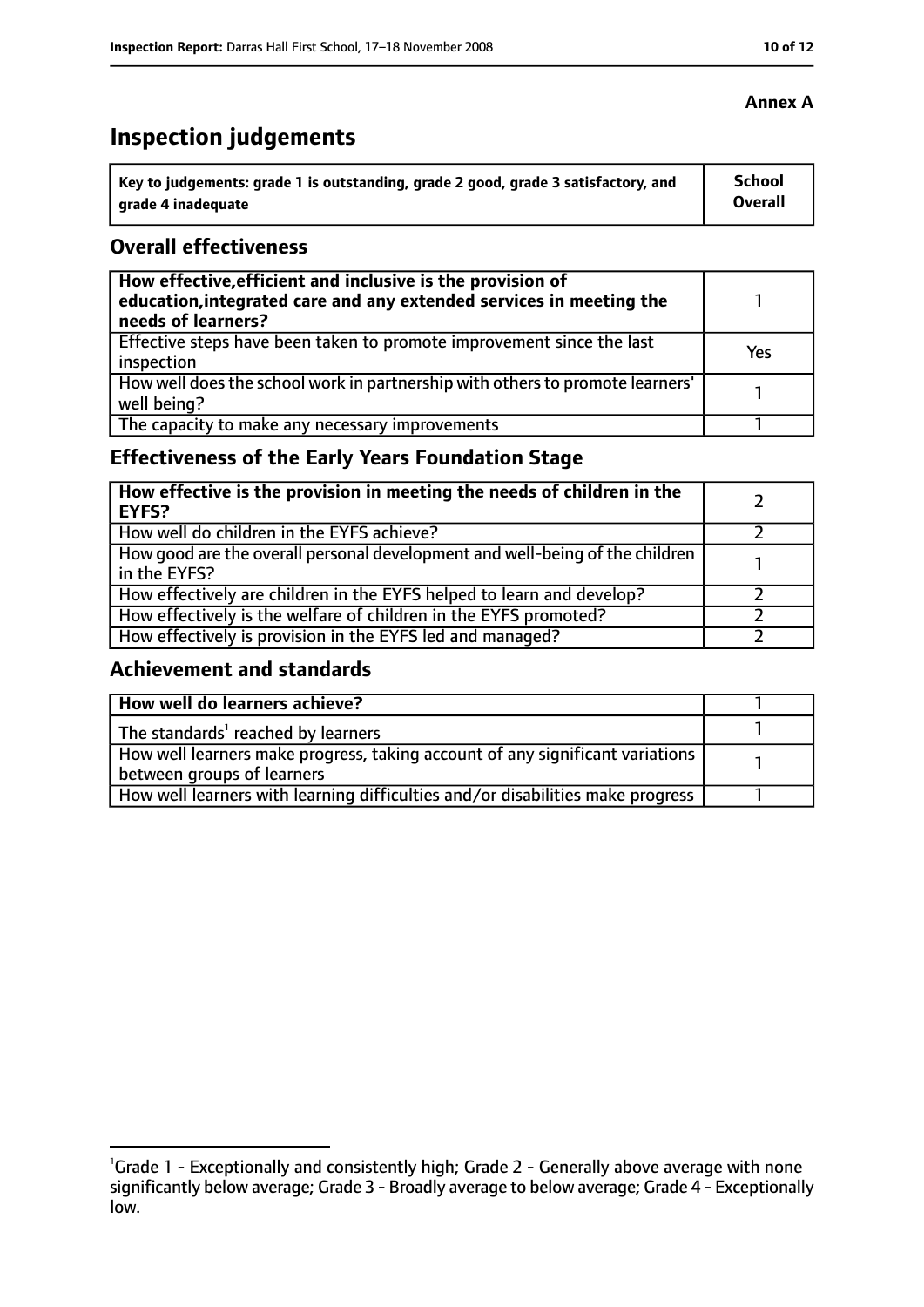### **Personal development and well-being**

| How good are the overall personal development and well-being of the<br>learners?                                 |  |
|------------------------------------------------------------------------------------------------------------------|--|
| The extent of learners' spiritual, moral, social and cultural development                                        |  |
| The extent to which learners adopt healthy lifestyles                                                            |  |
| The extent to which learners adopt safe practices                                                                |  |
| The extent to which learners enjoy their education                                                               |  |
| The attendance of learners                                                                                       |  |
| The behaviour of learners                                                                                        |  |
| The extent to which learners make a positive contribution to the community                                       |  |
| How well learners develop workplace and other skills that will contribute to<br>their future economic well-being |  |

# **The quality of provision**

| How effective are teaching and learning in meeting the full range of<br>learners' needs?                |  |
|---------------------------------------------------------------------------------------------------------|--|
| How well do the curriculum and other activities meet the range of needs and<br>  interests of learners? |  |
| How well are learners cared for, quided and supported?                                                  |  |

### **Leadership and management**

| How effective are leadership and management in raising achievement<br>and supporting all learners?                                              |           |
|-------------------------------------------------------------------------------------------------------------------------------------------------|-----------|
| How effectively leaders and managers at all levels set clear direction leading<br>to improvement and promote high quality of care and education |           |
| How effectively leaders and managers use challenging targets to raise standards                                                                 |           |
| The effectiveness of the school's self-evaluation                                                                                               |           |
| How well equality of opportunity is promoted and discrimination eliminated                                                                      |           |
| How well does the school contribute to community cohesion?                                                                                      |           |
| How effectively and efficiently resources, including staff, are deployed to<br>achieve value for money                                          |           |
| The extent to which governors and other supervisory boards discharge their<br>responsibilities                                                  |           |
| Do procedures for safeguarding learners meet current government<br>requirements?                                                                | Yes       |
| Does this school require special measures?                                                                                                      | <b>No</b> |
| Does this school require a notice to improve?                                                                                                   | No        |